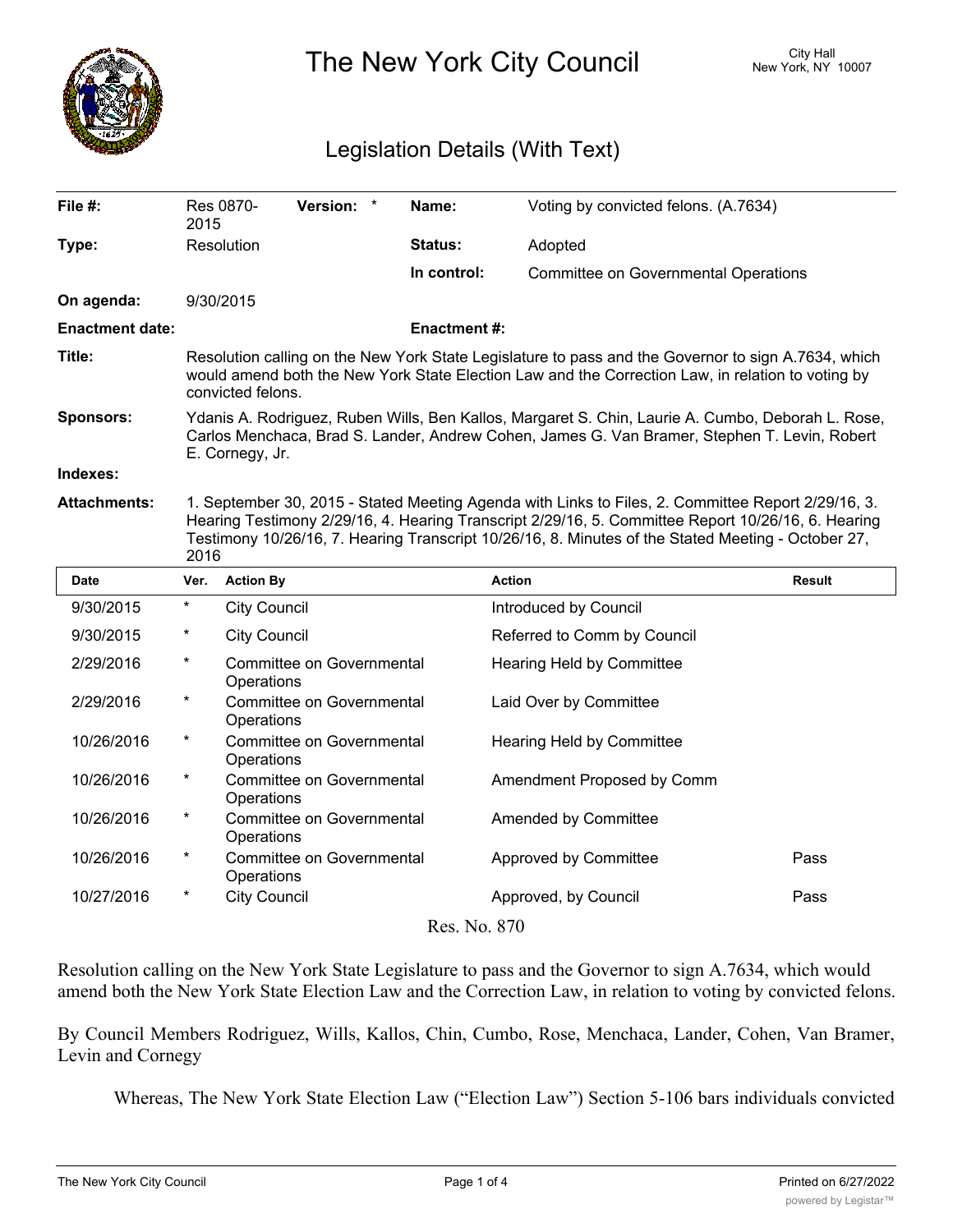## **File #:** Res 0870-2015, **Version:** \*

of a state felony from voting or registering to vote, but restores voting rights upon release from parole or arrival of the maximum expiration date of their sentence; and

Whereas, The New York State Correction Law ("Correction Law") Section 75 stipulates that "Upon the discharge from a correctional facility of any person whose maximum sentence of imprisonment has expired or upon a person's discharge from community supervision, the department shall notify such person of his or her right to vote and provide such person with a form of application for voter registration together with written information distributed by the board of elections on the importance and the mechanics of voting"; and

Whereas, A.7634, introduced by New York State Assembly Member Daniel J. O'Donnell and pending in the Assembly, seeks to promote community reintegration and civic engagement by restoring voting rights to parolees, rather than restricting them to waiting until a discharge from parole or an expiration of a sentence; and

Whereas, According to The Sentencing Project, as of 2010, only a minority of disenfranchised voters remain in prison, as 75% of the disenfranchised population reside within communities under probation, parole, or a completed sentence; and

Whereas, According to The Sentencing Project, the disenfranchisement rate for the United States has increased dramatically as the prison population has grown, with 1.17 million individuals disenfranchised in 1976, to 5.85 million disenfranchised in 2010; and Whereas, This dramatically increasing prison population is disproportionately made up of African-Americans-making up 1 million out of 2.3 million incarcerated, according to the NAACP-thus disproportionately disenfranchising many more African-Americans who have been convicted; and

Whereas, the New York State Department of Corrections and Community Supervision ("DOCCS") reported that in 2013, 50% of inmates were African-American, and 24% of inmates were Hispanic; and

Whereas, According to the New York Civil Liberties Union, as of 2010, "an estimated 122,018 people with felony convictions are barred from voting in New York", with 54% of the disfranchised in prison or jail and 46% of the disfranchised on parole; and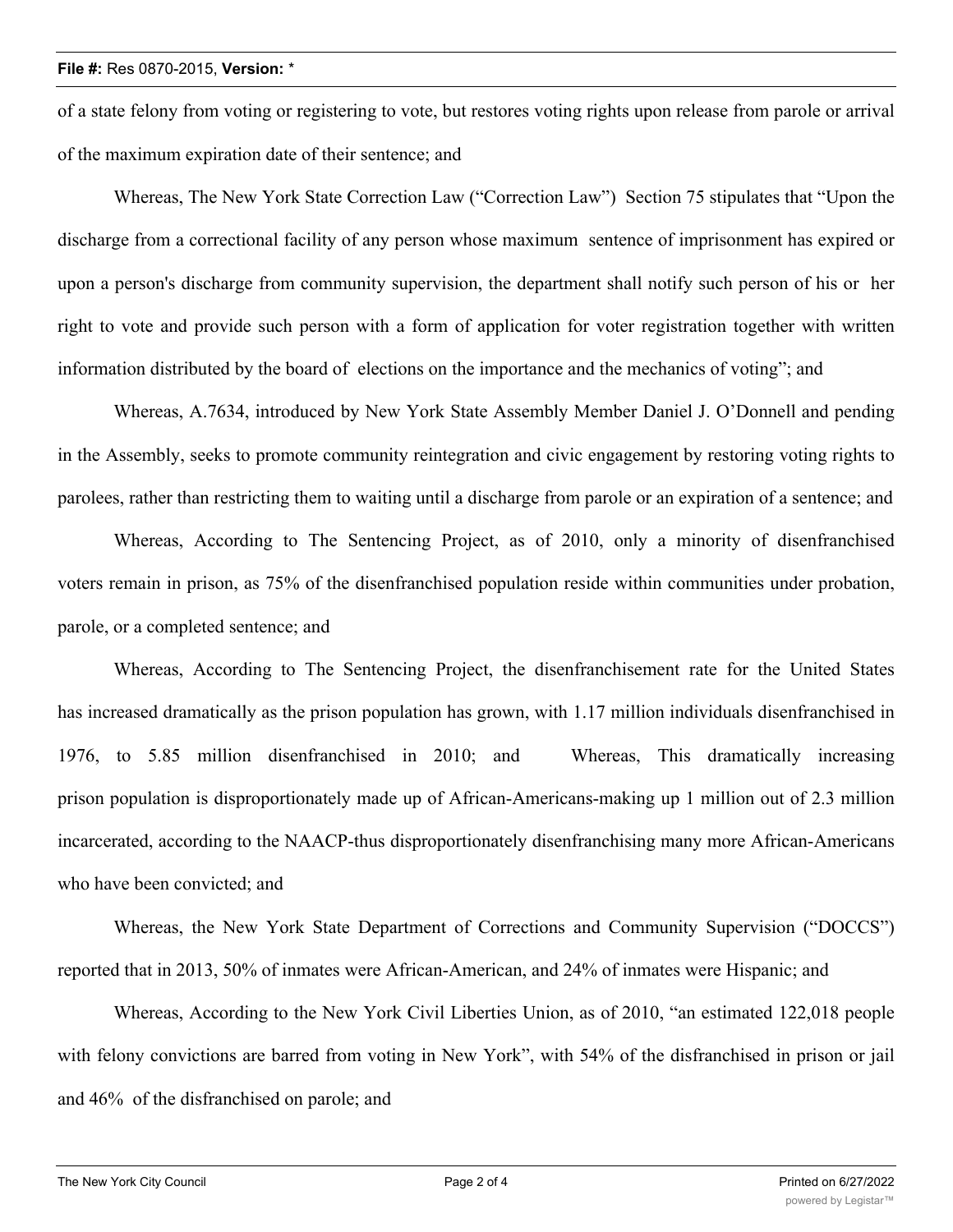## **File #:** Res 0870-2015, **Version:** \*

Whereas, According to a 2010 study conducted by The Sentencing Project, "over 40% of prisoners believe that incarceration causes someone to permanently lose his or her right to vote, and almost 60% of prisoners believe that being on probation makes them ineligible to vote"; and

Whereas, A.7634 would amend Election Law Section 5-106 by restoring voting rights to individuals who have been released to community supervision from incarceration; and

Whereas, A.7634 would amend Election Law Section 5-106 by extending Section 1 to apply to Federal felony convictions and convictions from other states; and

Whereas, A.7634 would amend Correction Law Section 75 by requiring the DOCCS to notify each individual on parole of his or her right to vote, along with the provision of registration forms; and

Whereas, Most individuals on parole may be barred from voting despite being in the community for many years after leaving incarceration, awaiting the end of their parole or sentence, and are unaware of their ability to vote even after they become eligible; and

Whereas; Voting is a universal right and should not be withheld from individuals who are on the path to reentering society as members of the community, and those who are able to vote post-incarceration should be made aware of their rights to civic participation; and

Whereas, Parole is utilized as a means to prevent recidivism and aid to reintegrate someone into society, and disenfranchisement after prison prevents them from exercising constitutional rights and displaying civic responsibility, thus hindering the reintegration process; and

Whereas, Individuals who have left prison and are being reintegrated into society should have their voting rights restored and be made aware of their restoration; now, therefore, be it

Resolved, That the Council of the City of New York calls upon the New York State Legislature to pass and the Governor to sign A.7634, which would amend both the New York State Election Law and the Correction Law, in relation to voting by convicted felons.